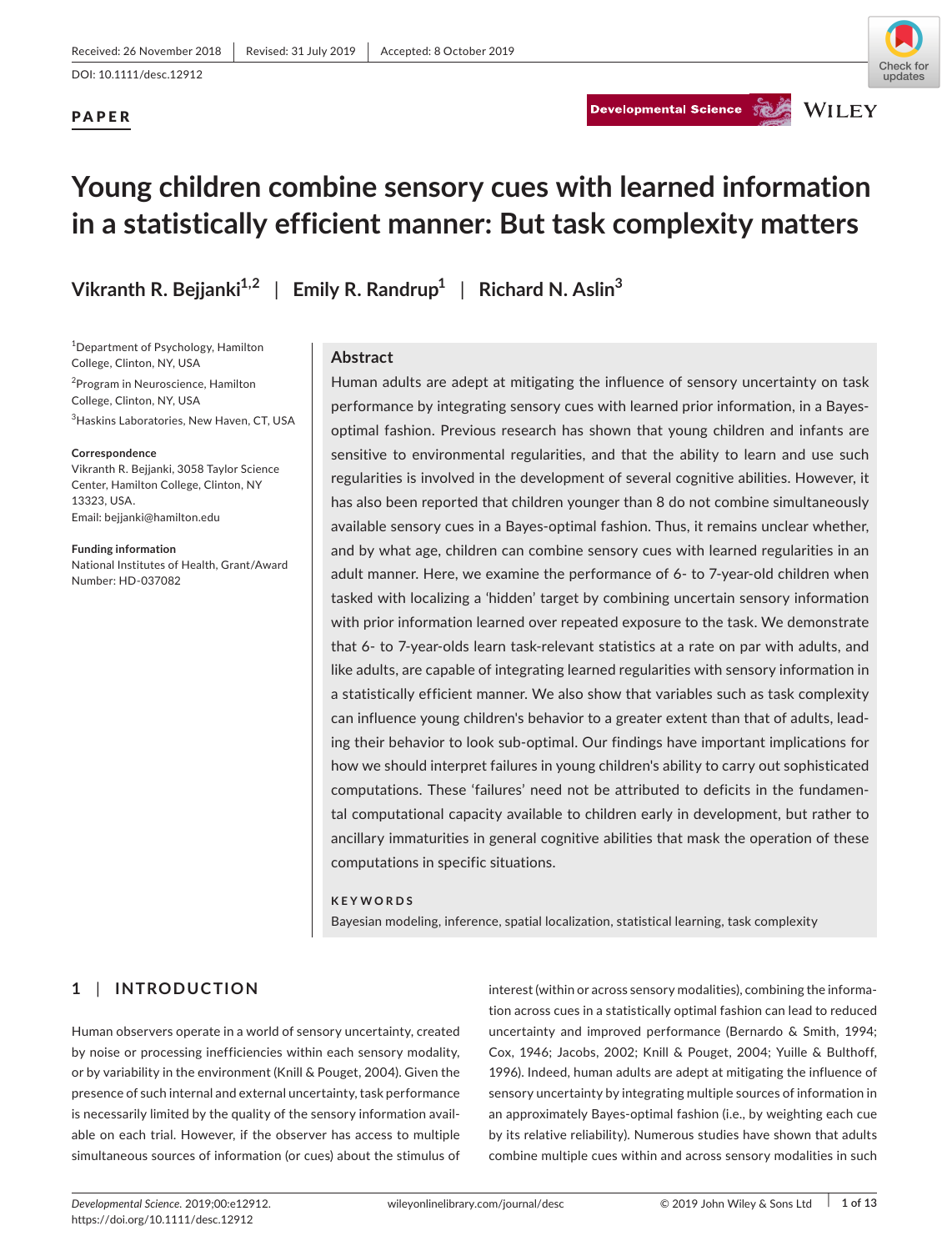**2 of 13 b BEJJANKI ET AL.** 

a Bayes‐optimal fashion (Alais & Burr, 2004; Bankieris, Bejjanki, & Aslin, 2017; van Beers, Sittig, & Gon, 1999; Ernst & Banks, 2002; Hillis, Ernst, Banks, & Landy, 2002; Jacobs, 1999; Knill & Saunders, 2003). Of course, this strategy is only tenable when the observer has access to multiple simultaneous cues about the stimulus of interest. In situations in which the observer does *not* have access to multiple simultaneous cues, the influence of sensory uncertainty can nevertheless be mitigated by learning the underlying statistical prop‐ erties (i.e., the generative model) for the stimulus of interest, and efficiently combining this learned prior knowledge with the sensory information available on each trial. Indeed, a large body of evidence suggests that human adults can improve their performance by combining uncertain sensory information with learned prior information in an approximately Bayes-optimal manner (i.e., by weighting each source of information by its relative reliability; Bejjanki, Knill, & Aslin, 2016; Berniker, Voss, & Kording, 2010; Hudson, Maloney, & Landy, 2007; Jazayeri & Shadlen, 2010; Kording & Wolpert, 2004; Kwon & Knill, 2013; Stocker & Simoncelli, 2006; Tassinari, Hudson, & Landy, 2006; Vilares, Howard, Fernandes, Gottfried, & Kording, 2012).

Despite the preponderance of evidence supporting human adults' ability to carry out such sophisticated computations, rel‐ atively less is known about the developmental time‐course of this ability. Recently, some studies have reported that young children dif‐ fer substantially from adults in their ability to mitigate the influence of sensory uncertainty by utilizing multiple sources of information (Barutchu, Crewther, & Crewther, 2008; Chambers, Sokhey, Gaebler‐ Spira, & Kording, 2018; Gori, Del Viva, Sandini, & Burr, 2008; Nardini, Bedford, & Mareschal, 2010; Nardini, Jones, Bedford, & Braddick, 2008; Petrini, Remark, Smith, & Nardini, 2014). For instance, several studies have shown that when presented with multiple simultane‐ ous cues, children younger than 8–12 years of age combine these cues in a sub‐optimal manner – their behavior is often dominated by one of the cues irrespective of its relative reliability. The source of this dramatic discrepancy between the behavior of young children and adults remains unclear. What is the maturational trigger, or the threshold of accumulated environmental input, that enables 8‐ to 12‐year‐olds (but not younger children) to demonstrate adult‐like behavior? Some have argued that the basis for this sub‐optimality is that sensory systems are rapidly changing in children younger than 8, which results in children prioritizing the use of one cue (or a subset of cues) to calibrate others (i.e., cue recalibration), thus precluding optimal cue combination (Gori et al., 2008). Others have suggested that the underlying computational process may be different during early development, which would manifest in optimal weights that are not solely dependent on cue reliability. For instance, examining the integration of stereo and disparity cues to surface slant, Nardini et al. (2010) found that children younger than 8 seem to be able to keep the two cues separate (as opposed to adults who experienced mandatory fusion of the two cues), thereby allowing them to priori‐ tize the fastest available cue, and to better detect conflicts between rapidly changing sensory modalities.

Notably, most of these prior studies have used tasks in which young children are presented with multiple simultaneously available

#### Research Highlights

- Young children are sensitive to, and can learn, environ‐ mental regularities. Can they also utilize such learned regularities in a statistically efficient manner?
- We demonstrate that 6- to 7-year-olds are capable of learning and utilizing regularities in a statistically efficient fashion, and in a manner indistinguishable from adult behavior.
- However, variables such as task complexity can influence young children's behavior to a greater extent than that of adults, leading their behavior to look sub‐optimal.
- These findings have important implications for how we should interpret failures in young children's ability to carry out sophisticated computations.

cues (within or across sensory modalities). Little previous work has been devoted to the related question of whether young children's behavior is similarly sub‐optimal when tasked with integrat‐ ing uncertain sensory information with prior information (but see Chambers et al. (2018)). This is an important gap in the literature for several reasons. First, as described above, adults have been shown to use similar mechanisms both when integrating simultaneously available cues, and when integrating prior information with uncer‐ tain sensory information. In both cases, adults' behavior is consistent with the predictions of a Bayes-optimal observer who weights each available cue by its relative reliability. Thus, it is important to know whether children, like adults, utilize similar computational mecha‐ nisms (i.e., weight each available cue by its relative reliability) both when integrating simultaneously available cues, and when integrating learned prior information with uncertain sensory information. Second, there is substantial evidence that young children, and even infants, are sensitive to the statistical properties of stimuli in their environment (Fiser & Aslin, 2002; Gopnik, Sobel, Schulz, & Glymour, 2001; Jusczyk & Aslin, 1995; Kirkham, Slemmer, & Johnson, 2002; Kuhl & Meltzoff, 1982; Neil, Chee‐Ruiter, Scheier, Lewkowicz, & Shimojo, 2006; Saffran, Aslin, & Newport, 1996; Smith & Yu, 2008; Xu & Garcia, 2008), and the ability to appropriately learn and use such environmental regularities has been shown to be involved in the development of several cognitive abilities (e.g., object recognition, language acquisition, causal inference etc.). Furthermore, a large body of evidence has supported the notion that young children and infants are able to utilize sophisticated computational abilities to deal with uncertainty in their environments (Bonawitz, Denison, Griffiths, & Gopnik, 2014; Saxe, Tenenbaum, & Carey, 2005; Schulz, Goodman, Tenenbaum, & Jenkins, 2008; Xu & Garcia, 2008). Thus, a failure to combine information efficiently cannot be the result of an insensitivity to that information per se. Third, mechanisms implicated in the sub-optimal behavior observed when integrating multiple simultaneously available cues (e.g., cue recalibration or prioritizing the earliest available cue) are less likely to be impediments to efficiently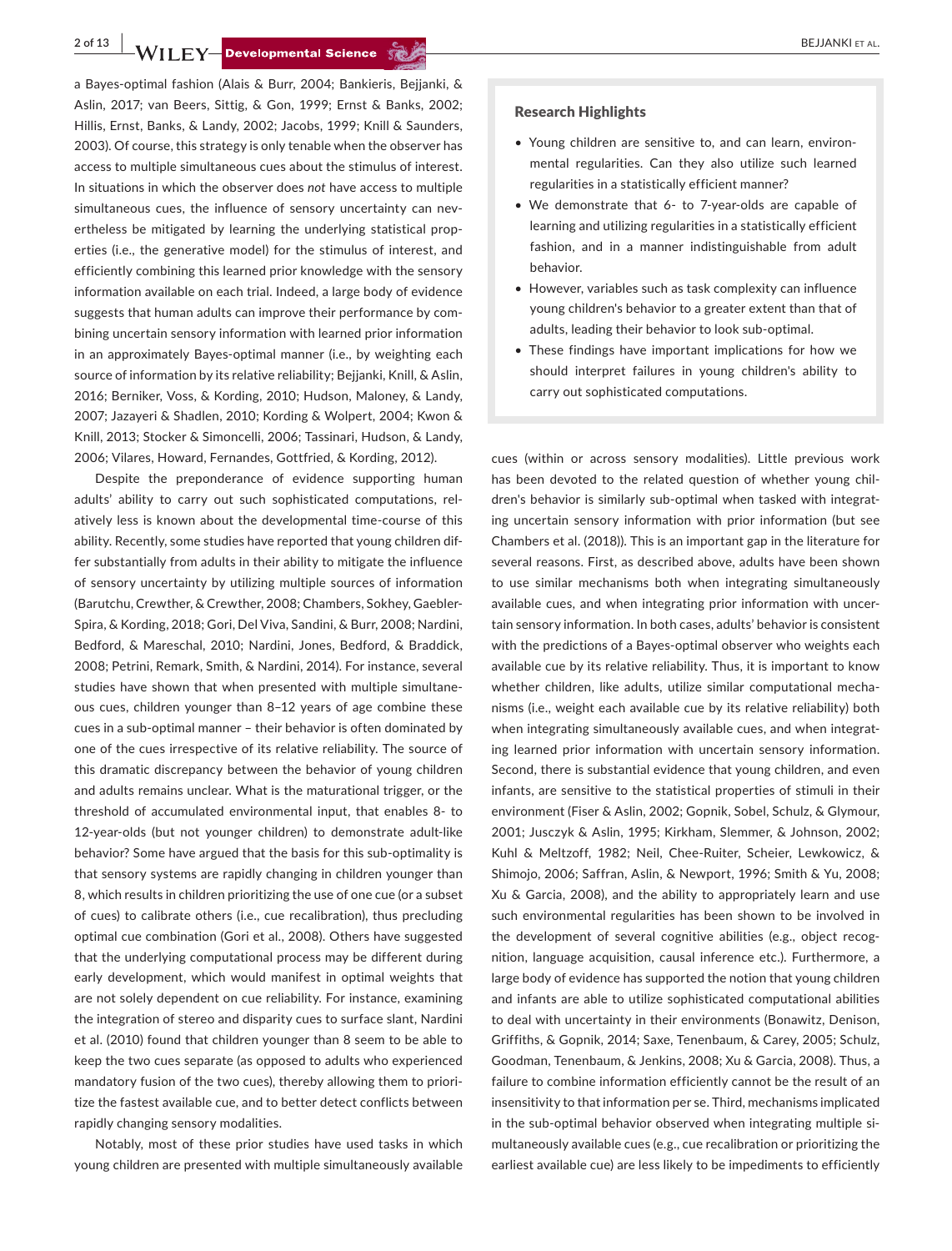integrating sensory and prior information because there are no obvious cue conflicts. Indeed, the presence of cue conflicts would lead to further difficulties because they require the observer to infer the extent to which both cues pertain to the same underlying stimulus (or source) – only cues pertaining to the same source should be in‐ tegrated. This 'causal inference' problem (Kayser & Shams, 2015; Körding et al., 2007; Rohe & Noppeney, 2015; Shams & Beierholm, 2010) is much less relevant in situations involving the integration of prior and likelihood information.

Here, we examine the computational mechanisms used by 6‐ to 7‐year‐old children when tasked with localizing a 'hidden' target by combining uncertain sensory information with prior information that could be learned over repeated exposure to the task. We provide evidence that in such situations, children younger than 8 years of age are capable of demonstrating behavior that is consistent with the predictions of a Bayes‐optimal observer, and indistinguishable from adult behavior. Importantly, we also show that variables such as the complexity of task‐relevant statistical distributions can influence young children's behavior to a greater extent than that of adults, po‐ tentially leading their behavior to look sub‐optimal as they revert to simpler implicit strategies for guiding their performance in the face of uncertainty. Our findings build upon prior research showing that young children and infants are sensitive to environmental regular‐ ities, and can utilize sophisticated computational abilities to deal with uncertainty, to show that 6-to 7-year-olds are also capable of utilizing learned regularities in a statistically efficient manner. This renders them capable of the 'variance reduction' that is a signature outcome of Bayesian inference, when combining prior and likelihood information, albeit in situations involving reduced complexity. Our findings have important implications for how we should interpret failures in young children's ability to carry out sophisticated com‐ putations. These 'failures' need not be attributed to deficits in the fundamental computational capacity available to children early in development, but rather to ancillary immaturities in general cogni‐ tive abilities that mask the operation of these computations in spe‐ cific situations.

## **2** | **EXPERIMENT 1**

## **2.1** | **Method**

## **2.1.1** | **Participants**

Eight 6‐ to 7‐year‐old children (3 male; 5 female) participated in this experiment. Participants' ages ranged from 7 years and 32 days to 7 years and 292 days (*M* = 7.25 years). One additional participant was eliminated from the study due to an inability to follow instructions. Participants provided informed assent, and their caregivers provided informed written consent. Participants were given small prizes in the form of stickers, small toys etc., during their participation, while caregivers were compensated \$10 per hour, for their time. The University of Rochester's institutional review board ap‐ proved all experimental procedures.

## **2.1.2** | **Task description**

Participants completed a spatial localization task that was iden‐ tical to that used previously by Bejjanki et al. (2016) with adults (Experiment 2 in that study). On each trial, participants estimated the location of a 'hidden' target by touching the appropriate loca‐ tion on a touch‐sensitive display (see Figure 1). The horizontal and vertical coordinates of the target location on each trial were inde‐ pendently sampled from a location‐contingent mixture distribution over two underlying isotropic 2‐D Gaussian distributions. These underlying Gaussian distributions differed in their mean locations (one was centered in the left half of the display while the other was centered in the right half), and relative variances (one had an *SD* of 40 pixels while the other had an *SD* of 20 pixels). Across participants, the distributions were always centered at the same locations on the left and right of the display, but the variance assigned to each was counterbalanced (with the higher variance distribution centered in the left half of the display for 50% of the participants, and in the right half for the other 50%).

On each trial, participants were presented with uncertain sen‐ sory information about the target location in the form of a cloud of eight small white or green dots (depending on the underlying distribution that the target was drawn from). This cloud was inde‐ pendently generated on each trial by drawing samples from a separate 2D isotropic Gaussian distribution centered at the true target location for that trial (i.e., the location of the target drawn from the underlying mixture model). The variance of this cloud of dots was manipulated to generate three levels of sensory uncertainty: the dots were drawn from a distribution that either had low variance (*SD* of 10 pixels), medium variance (*SD* of 60 pixels) or high variance (*SD* of 100 pixels; see inset of Figure 1a). Thus, on each trial, participants had access to sensory information about the location of the hidden target (i.e., the cloud of 8 dots) as well as prior information about the likely locations of the hidden target, learned from feedback received in previous trials. Importantly, because the hidden target location was drawn from a Gaussian distribution (with *SD* of 20 or 40 pixels), the centroid of the cluster of dots was almost always discrepant from the average location of the hidden target. This spatial discrepancy allows us to estimate the weights attributed to the likelihood and prior information as a function of the reliability of each source of information.

Participants were also presented with a randomly interleaved 'prior-only' condition, in which no sensory information was presented (except for a briefly flashed white or green box indicating from which of the two underlying distributions the target on that trial was drawn – see Figure S1). In this condition, observers thus had to estimate the target location based solely on their learned knowl‐ edge (up to that point in the experiment) about where the target was likely to occur (i.e., based on their prior knowledge). After participants provided their response, feedback was provided via two new dots, one at the touched location and the other at the true target location. Participants also received feedback in the form of numeri‐ cal points, with the point magnitude varying based on their accuracy.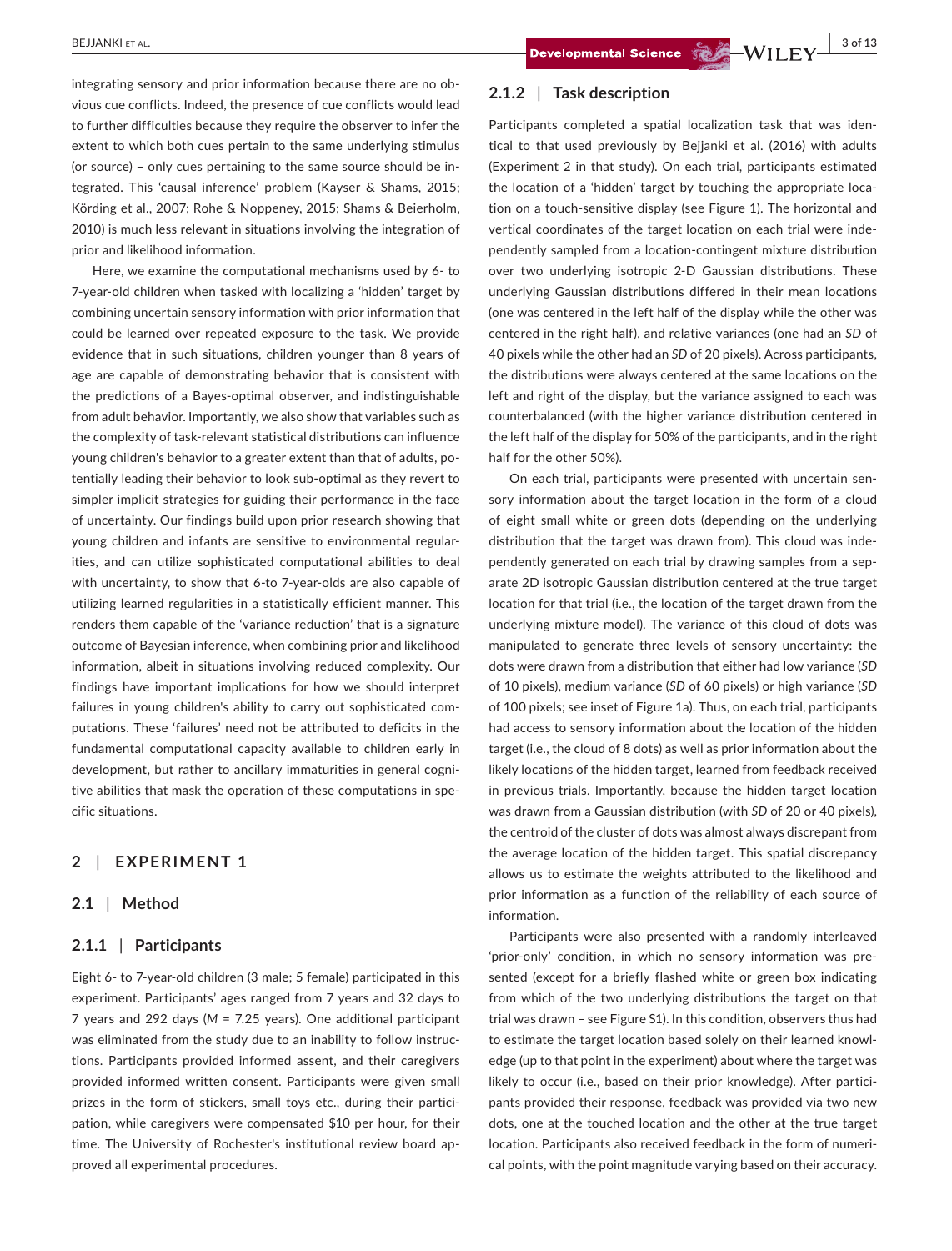

FIGURE 1 Learning and inference in a spatial localization task. (a) An illustration of a typical trial. Participants estimated the location of a 'hidden' target, randomly sampled on each trial from a mixture of two underlying Gaussian distributions. Upon touching a 'GO' button, they were presented with uncertain sensory information in the form of a dot cluster, centered on the target location, and subject to one of three levels of variability (low variability shown here; see inset for an illustration of the three levels). Feedback was provided post-touch. (b) An illustration of Bayes‐optimal behavior. Considering the example of a 'hidden' target drawn from the more variable underlying distribution, the ideal observer would estimate the target location by learning the mean and variance of the prior (the task‐relevant underlying distribution) and integrating this knowledge with the likelihood (the sensory information)

## **2.1.3** | **Procedure**

Before the start of the experiment, participants were provided with the following information:

You will be playing a game on an iPad. Imagine you are at a fair and you are playing a game in which there is an invisible bucket that you are trying to locate on the iPad screen. Sometimes the bucket is located on the left side of the screen and at other times it is located on the right side of the screen. Because the bucket is invisible, you can't see where it is. However, each time you press "GO", you'll see some dots on the screen. You can think of these dots as guesses for where the bucket is. Now, you don't know which (if any) of these dots actually show the location of the bucket. All of the dots could be just random guesses, which means they don't actually tell you where the bucket is.

Sometimes you might be the first person to play the game, so you won't see any dots on the screen when you press "GO". Instead, you will briefly see a box on the screen, which will indicate the side of the screen that the invisible bucket is located at – the bucket will be somewhere within that box.

Your job each time is to try to guess where the bucket actually is, by touching the screen right where you think it is. When you touch the screen, you'll see two more dots. One dot will be small and blue; this is where you guessed. One dot will be big and red; this is where the bucket actually was hiding. So, when you see the big red dot, that is where the invisible bucket actually was.

Then you'll restart the game by pressing "GO" again, and try to find the new location of the bucket. The bucket will not always be in the same place, so pay attention to figure out where it might be. The closer you are to the bucket, the more points you get. If the blue dot and the big, red dot are right on top of each other, you get 20 points! If the blue and red dots are close to each other, you get 5 points – you just need to try a bit harder! If your guess, the blue dot, is very far away from the red dot, you get 0 points. Try to get as many points as you can, because you can go up in levels as you get more points, and win prizes. The closer your guesses are to the invisible bucket, the more points and prizes you get! Remember the bucket moves around; it is not always in the same place so you should try to figure out where it might be each time. Try your hardest to touch the right spot, so you get more points and prizes!

To ensure comprehension, this information was presented as a dialogue (rather than as a fixed script). During this dialogue, the ex‐ perimenter frequently checked to ensure that the participant was following along, and participants were provided with ample oppor‐ tunities to ask questions. Once participants confirmed that they understood the task, they were seated at a comfortable viewing dis‐ tance from an Apple iPad (iPad 2; Apple Inc., Cupertino, CA), with a resolution of 768 (vertical)  $\times$  1,024 (horizontal) pixels. Participants provided responses using their finger, having been instructed to pick a favorite finger and to consistently use that finger through‐ out the experiment. At the start of each trial, they were presented with a 'GO' button centered at the bottom of the display. Once they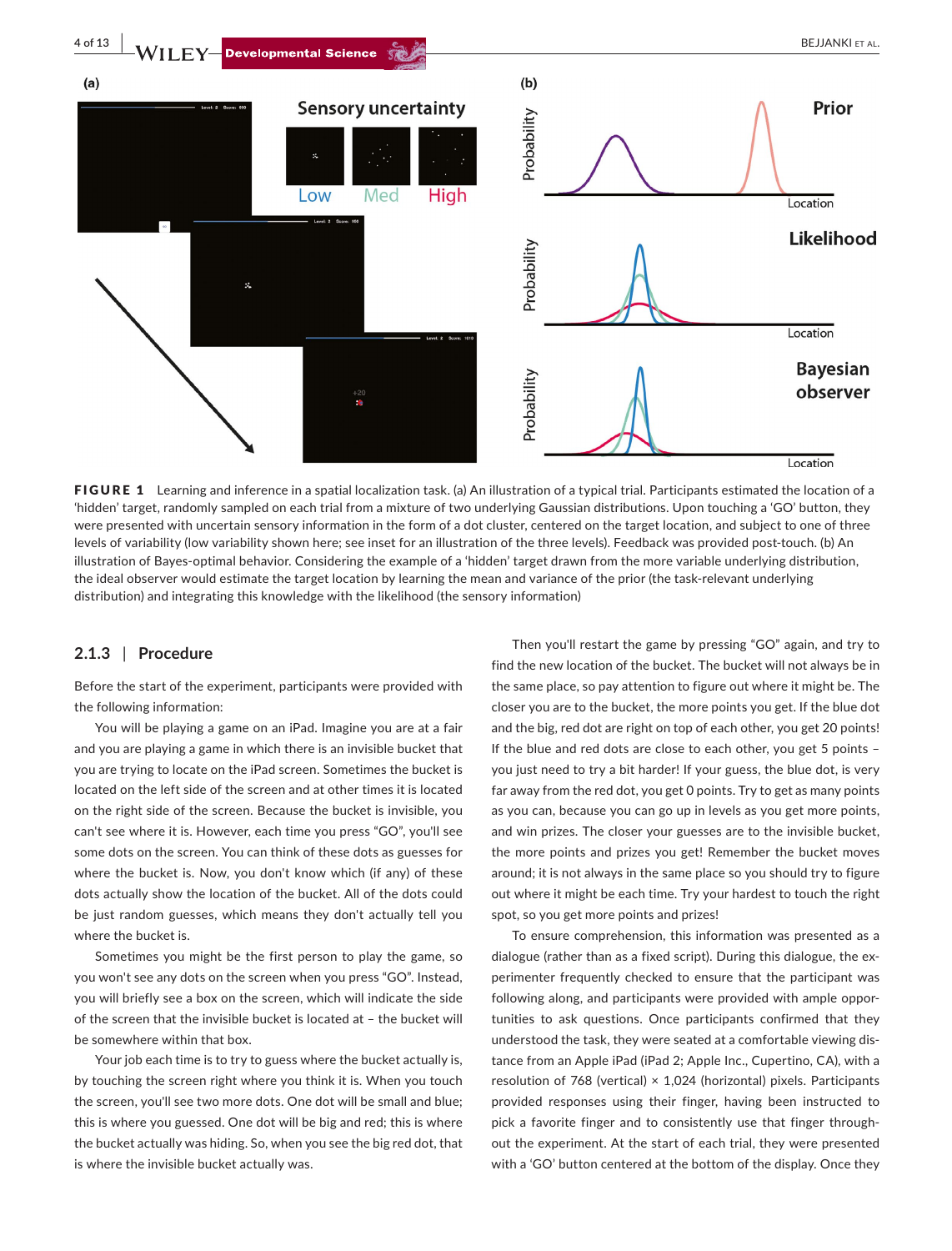touched this button, the trial started with the presentation of either a cluster of white or green dots, or a briefly flashed white or green box (on prior-only trials). Participants were told to estimate the location of the hidden target as rapidly and accurately as possible. Feedback was provided post-touch.

We implemented several measures to ensure that 6‐ to 7‐year‐ old children found this task engaging and fun. For instance, partici‐ pants were able to earn points on each trial, with the magnitude of the points varying based on their accuracy. The game also included the opportunity to 'level up': when a participant accumulated 600 points on each level, they were shown a congratulatory screen and provided with small prizes (e.g. stickers). Progress towards the next level was always shown at the top of the screen, via a progress bar. This ability to 'level up' was used solely to motivate participants and did not represent any change in the experimental procedure. In addition, the experiment was designed to be self‐paced such that each trial only began when the participant touched the 'GO' button. Participants were encouraged throughout the study to take breaks as needed, and every time a participant leveled up, they were pro‐ vided with the opportunity to take an extended break. During these breaks, participants were given the opportunity to briefly leave the room or engage in alternative tasks (such as coloring or playing with toys or stickers). Each participant completed 1,600 trials across two 1‐hr sessions – each session involved 800 trials and was run on a different day.

## **2.1.4** | **Data analysis**

To quantify the computational mechanisms used by 6‐ to 7‐year‐old children in this task, we estimated the extent to which their behavior depended on the sensory information available on each trial. Furthermore, we sought to characterize learning‐induced changes in participants' behavior, as a function of exposure to the task, by splitting the total number of trials into four temporal bins, each of which included 400 trials (with the eight conditions randomly interleaved in each bin).

For the trials in which sensory information was available, we used linear regression to compute the weight (w<sub>l</sub>) assigned to the centroid of the cluster of dots (the likelihood), with the weight as‐ signed to the mean of the underlying target distribution for that trial (the prior) being defined as (1−w<sub>l</sub>). Thus, on each trial, given the centroid of the sensory information ( $\mu_{\mid}$ ), the mean of the underlying target distribution  $(\mu_n)$  and participants' estimate for the target location  $(\hat{t})$ , the weight assigned by participants to the centroid of the sensory information (w<sub>l</sub>) was estimated using:

# $\hat{t} = w_l \mu_l + (1 - w_l) \mu_p + \text{noise}.$

For the trials in which no sensory information was available (i.e., the 'prior‐only' conditions), we computed participants' mean responses across all trials in each temporal bin and for each prior condition. We focused on participants' performance in the vertical dimension, to eliminate the potential influence of variability that may

 **BEJJANKI ET AL.** 5 of 13

have been introduced by an interaction between participants' handedness and the horizontal separation of prior locations. Moreover, participants' performance in the horizontal dimension was similar to their performance in the vertical dimension – we found no in‐ teraction between the horizontal/vertical dimension and exposure, across prior and likelihood conditions (all *ps* > .05).

# **3** | **RESULTS**

## **3.1** | **Learning and inference in a spatial localization task**

On each trial of this task, participants had to estimate the location of a 'hidden' target based on two available sources of information: the sensory cue (the cluster of eight dots), and the history of feed‐ back obtained from responses on all previous trials (the prior; see methods). The spatial distribution of each dot cluster (low, medium, or high variance) provided a more or less reliable estimate (reliability being inversely proportional to the cluster variance) of the true target location (Figure 1a). Furthermore, dots in the cluster were either white or green, depending on the underlying distribution that the target was drawn from (narrow or broad), thereby providing a sec‐ ond cue (in addition to the location of the dot cluster) as to which of the two underlying distributions the target on that trial was drawn from. In order to independently estimate the extent to which participants learned the statistical properties of the underlying Gaussian distributions, we also randomly interspersed a 'prior‐only' condi‐ tion in which they localized the target in the absence of any sensory information (with the exception of a briefly flashed white or green box indicating which of the two underlying distributions the target on that trial was drawn from – see Figure S1). Participants thus had to estimate the location of the target based solely on their learned knowledge (up to that point in the experiment) about where the target was likely to occur, thereby allowing us to estimate their evolving knowledge of the location‐contingent generative model, as a func‐ tion of exposure to the task.

There are several computational models that participants could potentially use to carry out this task. The simplest strategy would be for participants to base their performance solely on the sensory in‐ formation available on each trial, by choosing the centroid of the dot cluster as their estimate for the target location. This model ('Model 1') predicts a weight of 1 to the sensory information irrespective of the reliability of the sensory information or the reliability of the underlying target distribution for that trial. Furthermore, it predicts no change in participants' weights as a function of exposure to the task, since the sensory information is independently drawn on each trial. This model is sub‐optimal: as sensory uncertainty increases, the probability of the cluster centroid corresponding exactly to the true target location decreases; and by ignoring the underlying distribu‐ tions, participants cannot exploit the fact that not all spatial loca‐ tions are equally likely.

A slightly more sophisticated strategy involves participants tak‐ ing the underlying distributions into account, but only learning and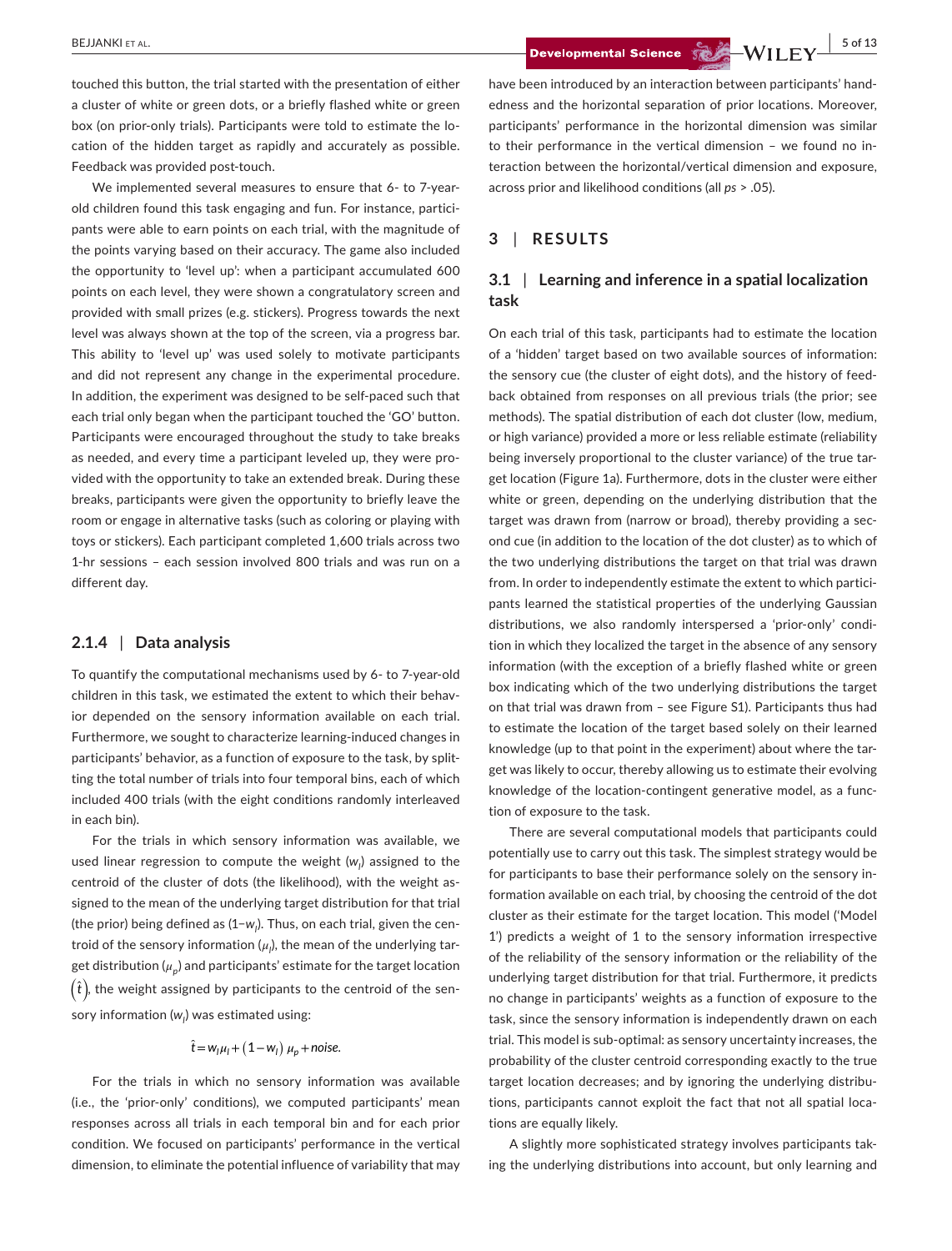**6 of 13 WILEY Developmental Science <b>Section BEJJANKI ET AL.** 

utilizing their mean locations while ignoring their relative variances (i.e., relative reliability) – learning the means is statistically easier and requires exposure to far fewer samples. By learning the mean tar‐ get location for each underlying distribution, participants can use this knowledge to bias their estimates, particularly as sensory un‐ certainty increases. This model ('Model 2') predicts a smaller weight to the sensory information with increasing sensory uncertainty, and increased sensitivity to the underlying distributions as a function of exposure to the task. However, this model also predicts that for each level of sensory uncertainty, we should see identical weights being assigned to the sensory information for targets drawn from the two underlying distributions – the relative reliability of the underlying distributions is ignored by this model. This model is therefore still sub-optimal: the less variable ('narrow') underlying distribution is a more reliable indicator of the likely target location across trials, and an optimal observer should take this into account.

Finally, a statistically efficient strategy would involve participants learning both the means and the relative variances of the underlying Gaussian distributions, and integrating this learned knowledge with the sensory information available on each trial in a Bayes‐optimal manner (see Figure 1b for an illustration). This model ('Model 3') predicts a drop in the weight to the sensory information with increasing sensory uncertainty, and a greater drop for trials in which the target is drawn from the narrow prior than when the target is drawn from the more variable ('broad') prior distribution. Furthermore, as participants gain greater exposure to the underly‐ ing distributions, they should show a greater sensitivity to the statistical properties (means and relative variances) of the underlying distributions. Formally, if the mean and the variance of the sensory information on a given trial are given by  $\mu_l$  and  $\sigma_l^2$ , and the mean and the variance of the underlying trial‐specific target distribution are given by  $\mu_p$  and  $\sigma_p^2$ , then the target location  $\hat{t}$  predicted by this model would be

$$
\hat{t} = w_l \mu_l + (1 - w_l) \mu_p
$$

where  $w_{\scriptscriptstyle \!P}$  the weight assigned by the observer to the sensory information, should be

$$
w_i = \frac{1/\sigma_i^2}{1/\sigma_i^2 + 1/\sigma_p^2}
$$

Previous research (Bejjanki et al., 2016) has shown that when adult participants are presented with this task, they behave in a man‐ ner that is consistent with the predictions of Bayes‐optimal behavior (i.e., Model 3). Specifically, adults assigned a smaller weight to the sensory information as its reliability went down, and this drop was greater for trials in which the target is drawn from the narrow versus the broad prior distribution (Figure S2). Furthermore, although par‐ ticipants learned the mean locations of the underlying distributions very rapidly, their weights continued to change throughout the experiment, suggesting that they learned the relative variances of the underlying distributions much more slowly.

# **3.2** | **Young children demonstrate sub‐optimal behavior in this task**

We examined the behavior of 6- to 7-year-old children as they carried out 1,600 trials of this task. We found that children in this age group behaved in a manner that was dramatically different from that observed previously with adults. Specifically, in both prior conditions (narrow and broad) and across all four temporal bins, children's behavior was consistent with a strategy in which they based their estimates solely on the means of the sensory informa‐ tion available on each trial. They consistently assigned a weight near 1.0 to the centroid of the sensory information, and we found no reliable differences in the weights assigned to the sensory in‐ formation irrespective of sensory uncertainty or prior reliability (Figure 2a). In a 4 (temporal bin)  $\times$  3 (sensory uncertainty) repeated measures ANOVA of participants' weights for trials in which the target was drawn from the broad prior distribution, there was no significant effect of temporal bin or sensory uncertainty, and no significant interaction (all *p*s > .05). Similarly, in a 4 (temporal bin) × 3 (sensory uncertainty) repeated measures ANOVA of participants' weights for trials in which the target was drawn from the narrow prior distribution, there was no significant effect of temporal bin or sensory uncertainty, and no significant interac‐ tion (all *p*s > .1). Finally, in a 4 (temporal bin) × 2 (prior reliability) repeated measures ANOVA of weights in the high sensory uncer‐ tainty condition, we again found no significant effect of temporal bin or prior reliability, and no significant interaction (all *p*s > .8), further underscoring that children were not taking the reliability of the trial‐specific prior distribution into account. This overall pattern of behavior is consistent with the predictions of Model 1 described above, and inconsistent with the predictions of Models 2 and 3 – 6‐ to 7‐year‐old children behave in a sub‐optimal manner that ignores the uncertainty inherent in the two available sources of information (i.e., the likelihoods and the priors).

We next examined the dynamics of learning in this task. Specifically, we considered the possibility that children might be learning the statistical properties of the underlying Gaussian dis‐ tributions, despite being unable to appropriately use this infor‐ mation when computing weights (much as they were unable to appropriately take the sensory uncertainty available on each trial into account). We examined children's behavior in the prior‐only condition, in which they had to estimate the target location in the absence of any sensory information. We found that children were able to learn the means of the underlying distributions (Figure 2b). In the first temporal bin (i.e., within the first 400 trials) children's estimates of the target location were on average marginally dif‐ ferent from the true prior mean locations (plus or minus noise es‐ timated from the low likelihood variance conditions; broad prior:  $t_7$  = 1.94, *p* = .09; narrow prior:  $t_7$  = 2.26, *p* = .06), suggesting that they were yet to perfectly learn the mean locations. However, in all subsequent bins, their estimates of the target location were on average indistinguishable from the true prior mean locations (broad prior: all *p*s > .11; narrow prior: all *p*s > .12). This finding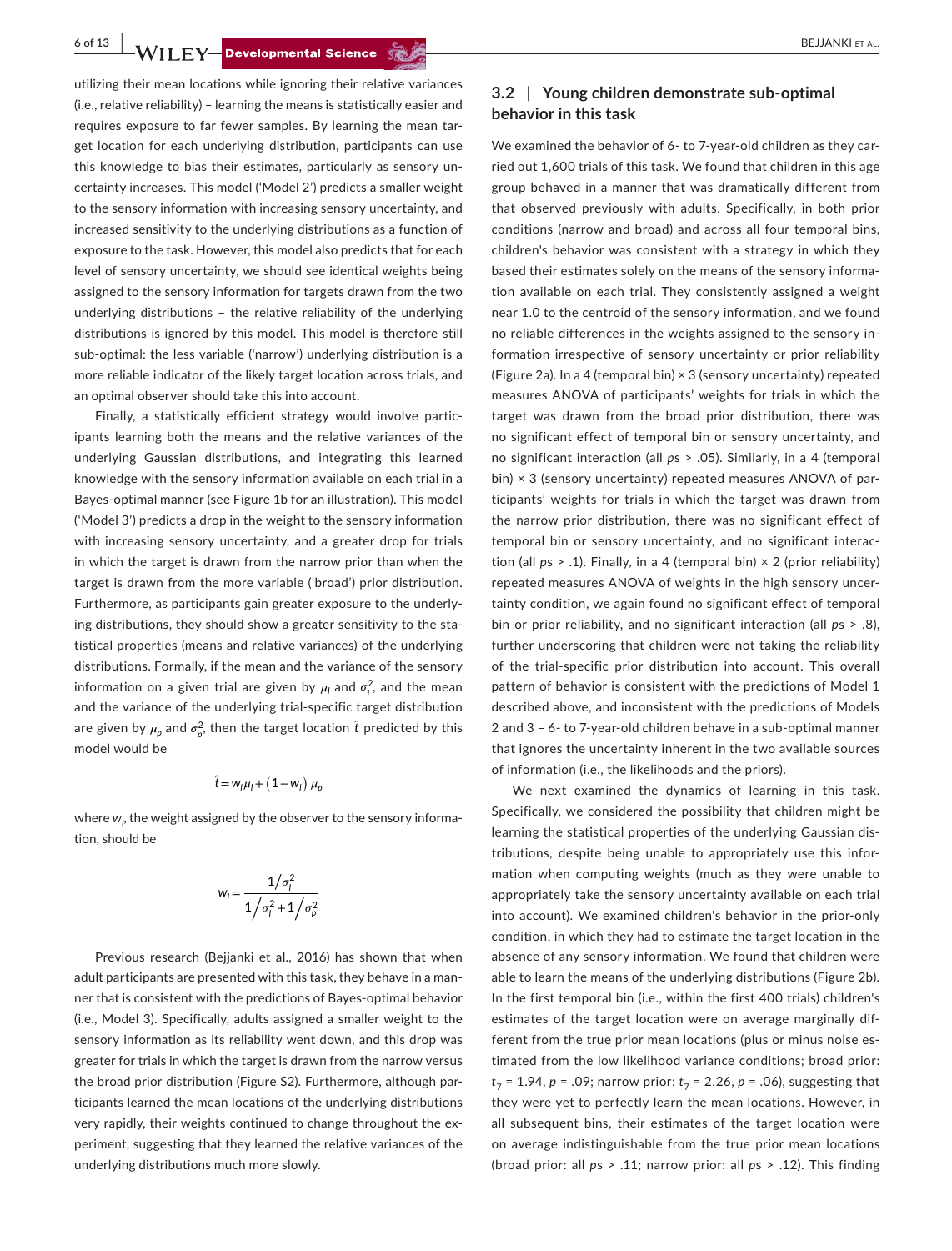

FIGURE 2 Learning and inference in Experiment 1. (a) Weights assigned to the centroid of sensory information. Six- to seven-year-olds behaved in a manner dramatically different from that observed previously with adults (see Figure S2), and inconsistent with the predictions of Bayes‐optimal behavior. Each temporal bin includes 300 trials split between the two prior conditions and the four bins are depicted in temporal order. (b) Mean response locations in the absence of sensory information. Participants rapidly learned the true prior means for both the broad (left) and narrow (right) priors. For illustrative purposes, the y‐axis represents deviation from the true mean, for each prior condition. Each temporal bin includes 100 trials split between the two prior conditions and the four bins are depicted in temporal order. Columns represent means and error bars represent SEM across participants

demonstrates that children in this age group are sensitive to, and capable of learning, at least one statistical property of the under‐ lying distributions. It is intriguing that they nevertheless do not show any influence of this learned knowledge when weighting the two sources of information (for instance, in line with the predic‐ tions of Models 2 and 3).

# **4** | **EXPERIMENT 2**

In Experiment 1, we found that 6- to 7-year-old children, unlike adults, do not take sensory uncertainty into account despite it being available on each trial. Similarly, they do not take the variances of the underlying prior distributions into account despite learning at least one aspect (i.e., the mean) of these distributions. This pattern of behavior potentially provides further evidence for sub‐optimality in integrating multiple sources of information at this age. However, there is an alternative to the hypothesis that young children are in‐ capable of efficiently combining two or more sources of information: namely, the complexity involved in this task may have prevented them from utilizing an otherwise intact computational system for integrating uncertain sensory information with learned prior infor‐ mation. Specifically, in order to effectively track, learn, and use the underlying distributions in this task, participants needed to be able to deploy sophisticated mechanisms of cognitive control and executive function (e.g., working memory, inhibitory control and cognitive

flexibility). Prior research suggests that these mechanisms are still developing in children of this age group (Davidson, Amso, Anderson, & Diamond, 2006; Luciana & Nelson, 1998; Zelazo et al., 2013) (see Best and Miller (2010) and Carlson, Zelazo, and Faja (2013) for re‐ views), leading to the possibility that a deficit in these mechanisms may represent a key factor limiting young children's behavior in this task.

To explore this possibility, we ran a follow‐up experiment with a new group of 6‐to 7‐year‐old children. We again used the spatial localization task – the goal was to estimate the location of a 'hidden' target based on uncertain sensory information presented in the form of a variable cluster of dots. However, a crucial difference was that we reduced task complexity by drawing targets from only one underlying Gaussian distribution – the narrow prior distribution used in Experiment 1 – located either in the left or the right half of the screen (counterbalanced across participants). All other aspects of the experiment, including the total number of trials, were identical to those in Experiment 1 (participants were thus exposed to twice as many samples from the single underlying distribution). Prior re‐ search (Bejjanki et al., 2016) has shown that when adult participants are presented with this simplified task, they continue to behave in a manner that is consistent with the predictions of Bayes‐optimal behavior (Figure S3). Adults not only assigned a lower weight to the sensory information as sensory uncertainty increased, but this drop was greater when targets were drawn from the more reliable underlying distribution. Furthermore, participants rapidly learned the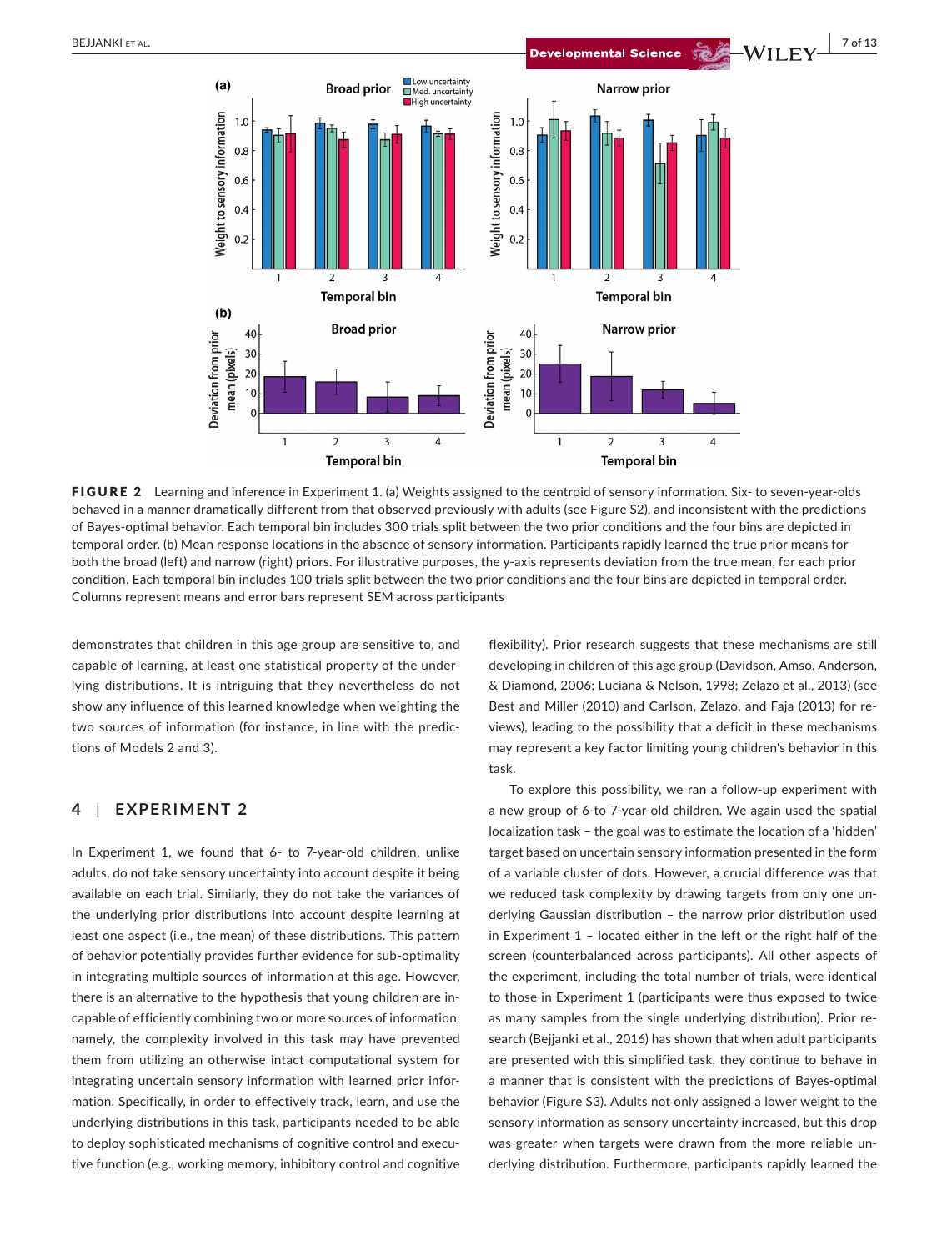means of the underlying distributions, but learned the variances more slowly.

# **5** | **METHOD**

#### **5.1** | **Participants**

Eight 6‐ to 7‐year‐old children (2 male; 6 female) participated in this experiment (none of whom participated in Experiment 1). Participants' ages ranged from 6 years and 6 days to 7 years and 180 days (*M* = 6.92 years). Two additional participants were elimi‐ nated from the study due to an unwillingness to complete the task. Participants provided informed assent, and their caregivers provided informed written consent. Participants were given small prizes in the form of stickers, small toys etc., during their participation, while caregivers were compensated \$20 per hour, for their time. Hamilton College's institutional review board approved all experimental procedures.

## **5.2** | **Task Description**

The task procedure was identical to that used in Experiment 1, with the exception that the horizontal and vertical coordinates of the 'hid‐ den' target location on each trial were independently sampled from a unimodal 2D isotropic Gaussian distribution (rather than the bimodal distribution used in Experiment 1). The single underlying Gaussian distribution was centered in the left half of the display for half the participants, and in the right half for the other participants (with the locations being identical to the locations of the two distributions in Experiment 1). The variance of the distribution was identical to the variance of the less variable ('narrow') underlying distribution used in Experiment 1 (i.e., it had an *SD* of 20 pixels).

## **5.3** | **Task procedure**

Before the start of the experiment, participants were provided task instructions that were nearly identical to those in Experiment 1. The one exception was that participants were no longer told that the bucket could be located on either the left or the right side of the dis‐ play, but rather that it would be located on one side or the other. On each trial, the procedure was identical to that in Experiment 1. Each participant again completed 1,600 trials across two 1‐hr sessions – each session involved 800 trials and was run on a different day.

## **5.4** | **Data analysis**

As in Experiment 1, for the trials in which sensory information was available, we used linear regression to compute the weight (w<sub>1</sub>) assigned to the centroid of the dot cluster (the likelihood), with the weight assigned to the mean of the underlying distribution (the prior) being defined as (1−*w<sub>l</sub>*). For the trials in which no sensory information was available, we computed participants' mean responses across all trials in each temporal bin. As in Experiment 1, we again

focused on performance in the vertical dimension. Since all 1,600 trials in this experiment involved targets being drawn from a single underlying distribution, participants were exposed to twice as many samples from the underlying distribution, compared to Experiment 1. Accordingly, the total number of trials were split into eight tempo‐ ral bins (so as to include the same number of trials in each temporal bin as in Experiment 1).

# **6** | **RESULTS**

## **6.1** | **Young children are capable of Bayes‐optimal behavior when task complexity is reduced**

If 6‐ to 7‐year‐old children are generally incapable of combining uncertain sensory information with learned prior information in a Bayes‐optimal fashion, then we should continue to see sub‐opti‐ mal behavior (as in Experiment 1) in this simplified task. Instead, we found that children demonstrated a pattern of behavior consistent with the predictions of Bayes-optimal behavior. Specifically, there was a reliable interaction between exposure to the task and sensory uncertainty: as participants gained more exposure to the task, they assigned a smaller weight to the sensory information, and this drop in weight was greater as the sensory information increased in uncertainty (Figure 3a). In an 8 (temporal bin)  $\times$  3 (sensory uncertainty) repeated measures ANOVA of participants' weights, there was a main effect of temporal bin, *F*(7,49) = 2.19, *p* = .05, a main effect of likelihood, *F*(2,14) = 60.86, *p* < .0001, and an interaction between the two factors, *F*(14,98) = 1.93, *p* = .03. Indeed, by the end of exposure to the task in Experiment 2 (i.e., in the final temporal bin), children assigned a reliably smaller weight to the sensory infor‐ mation as the uncertainty of sensory information increased across the three levels  $(1 \times 3$  repeated measures ANOVA:  $F(2,14) = 34.97$ , *p* < .0001; Figure 4). Notably, the difference in behavior observed in Experiment 2, in comparison to Experiment 1, cannot be explained merely by the fact that participants were exposed to twice as many samples from the underlying distribution in Experiment 2. Even when they were exposed to an identical number of samples from the un‐ derlying distribution as in Experiment 1 (i.e., in the fourth temporal bin), children assigned a reliably smaller weight to the sensory information as the uncertainty of sensory information increased across the three levels  $(1 \times 3$  repeated measures ANOVA:  $F(2,14) = 17.42$ , *p* < .001). Furthermore, children's behavior was statistically indistin‐ guishable from adult behavior in this task – comparing their behavior with adult behavior (using data from Bejjanki et al. (2016)), via a 2 (group: 6- to 7-year-old children, adults)  $\times$  8 (temporal bin)  $\times$  3 (sensory uncertainty) mixed ANOVA of participants' weights revealed no significant effect of participant group, nor any interaction between group and any other factor (all *p*s > .34).

Similarly, in the prior-only condition, we found that children learned the true prior mean very rapidly (Figure 3b) – within the first temporal bin, children's estimate of the target location was on av‐ erage indistinguishable from the true prior mean location (plus or minus noise estimated from the low likelihood variance condition;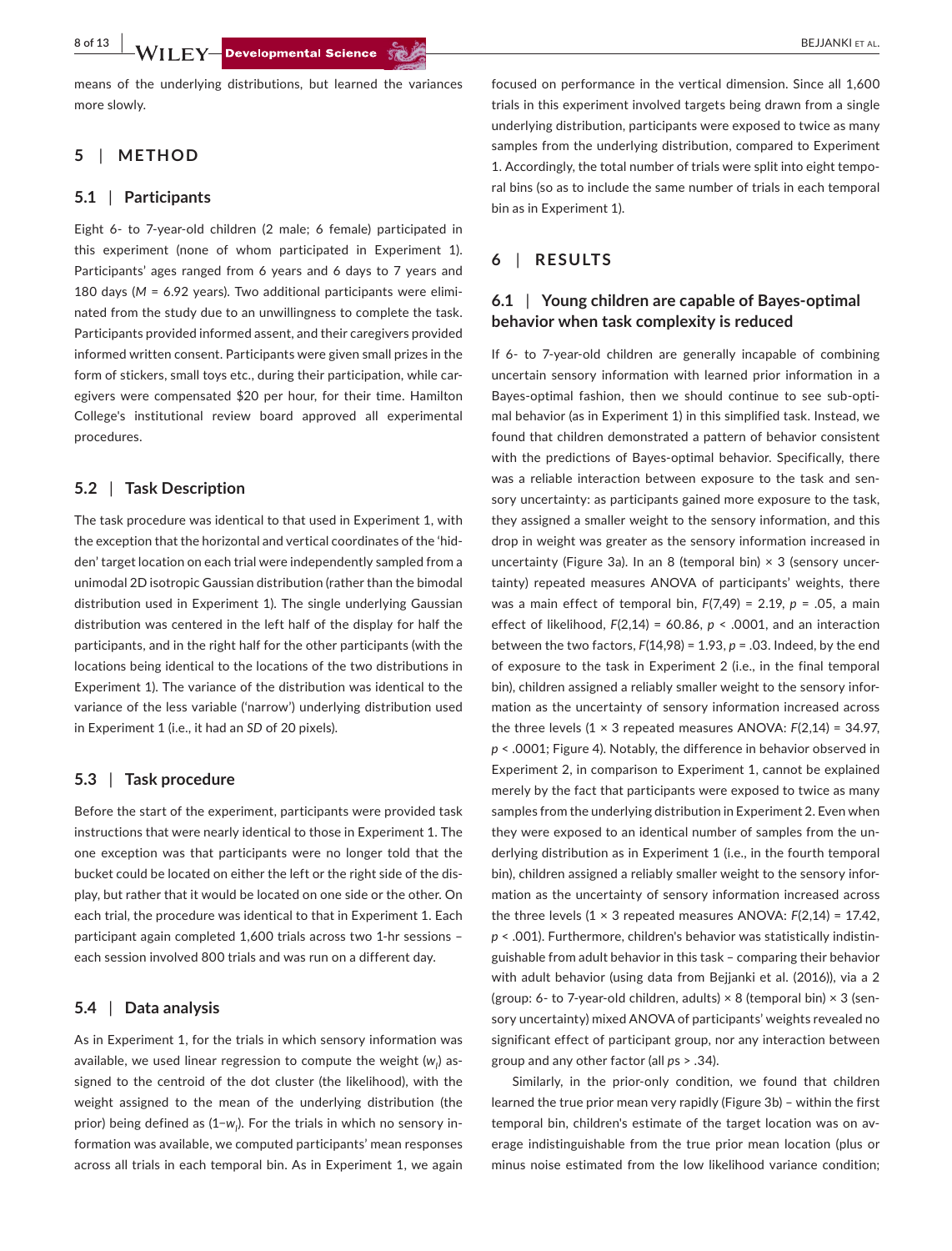

FIGURE 3 Learning and inference in Experiment 2. (a) Weights assigned to the centroid of the sensory information. Like adults (see Figure S3) and consistent with the predictions of Bayes-optimal behavior, 6- to 7-year-olds relied less on the sensory information (i.e., assigned a smaller weight to the centroid of the sensory information) as sensory uncertainty increased. Furthermore, this drop was greater as participants gained more exposure to the task. Each temporal bin includes 150 trials and the eight bins are depicted in temporal order. (b) Mean response locations in the absence of sensory information. Participants rapidly learned the true prior mean. For illustrative purposes, the y-axis represents deviation from the true mean. Each temporal bin includes 50 trials and the eight bins are depicted in temporal order. Columns represent means and error bars represent SEM across participants

 $t_7$  = 0.99,  $p$  = .35). Furthermore, in all subsequent bins except the second bin, children's estimate of the target location continued to be in‐ distinguishable on average from the true prior mean location (Bin 2: *t*<sup>7</sup> = 3.55, *p* < .01; Bins 3–8: all *p*s > .12). In addition, comparing their behavior with adult behavior (using data from Bejjanki et al. (2016)) via a 2 (group: 6- to 7-year-old children, adults)  $\times$  8 (temporal bin) mixed ANOVA revealed no significant effect of participant group, nor an interaction between group and temporal bin (all *p*s > .64), suggesting that children learned the true prior mean at a rate that was on par with adults. Taken together, these findings suggest that children in this age group, like adults, have the ability to behave ef‐ ficiently by taking the reliability of the likelihood (i.e., the variance of the sensory information) into account, and most importantly, by learning and integrating prior information with uncertain sensory in‐ formation in a Bayes‐optimal fashion.

# **7** | **DISCUSSION**

Across two experiments, we used a spatial localization task to exam‐ ine the extent to which 6‐ to 7‐year‐old children are capable of ef‐ ficiently combining uncertain sensory information available on each trial with prior information that could be learned over repeated exposure to the task. We demonstrate that children in this age group, like adults, are capable of carrying out statistically efficient compu‐ tations. Specifically, we show that they are sensitive to the statis‐ tical properties of the task (i.e., the reliability of sensory and prior information), and they are able to track and learn these statistics at a rate on par with that of adults. Importantly, we also show that chil‐ dren in this age group are able to integrate learned prior information with uncertain sensory information on a trial-by-trial basis, and in a manner consistent with the predictions of Bayes‐optimal behavior. Prior research has shown that young children and infants are sensi‐ tive to the statistical properties of stimuli in their environment (Ernst & Banks, 2002; Gopnik et al., 2001; Jusczyk & Aslin, 1995; Kirkham et al., 2002; Kuhl & Meltzoff, 1982; Neil et al., 2006; Saffran et al., 1996; Smith & Yu, 2008; Xu & Garcia, 2008), and the ability to ap‐ propriately learn and use such environmental regularities is involved in the development of a number of cognitive abilities (e.g., object recognition, language acquisition, causal inference etc.). Our findings extend this prior research by further showing that young children are capable of utilizing such learned regularities in a statistically optimal fashion.

However, we also show that in a more complex version of the same task, children at this age behave sub‐optimally, and in a manner dramatically different from adult behavior. Specifically, when faced with uncertain sensory information regarding stimuli drawn from a mixture of two underlying prior distributions, children, but not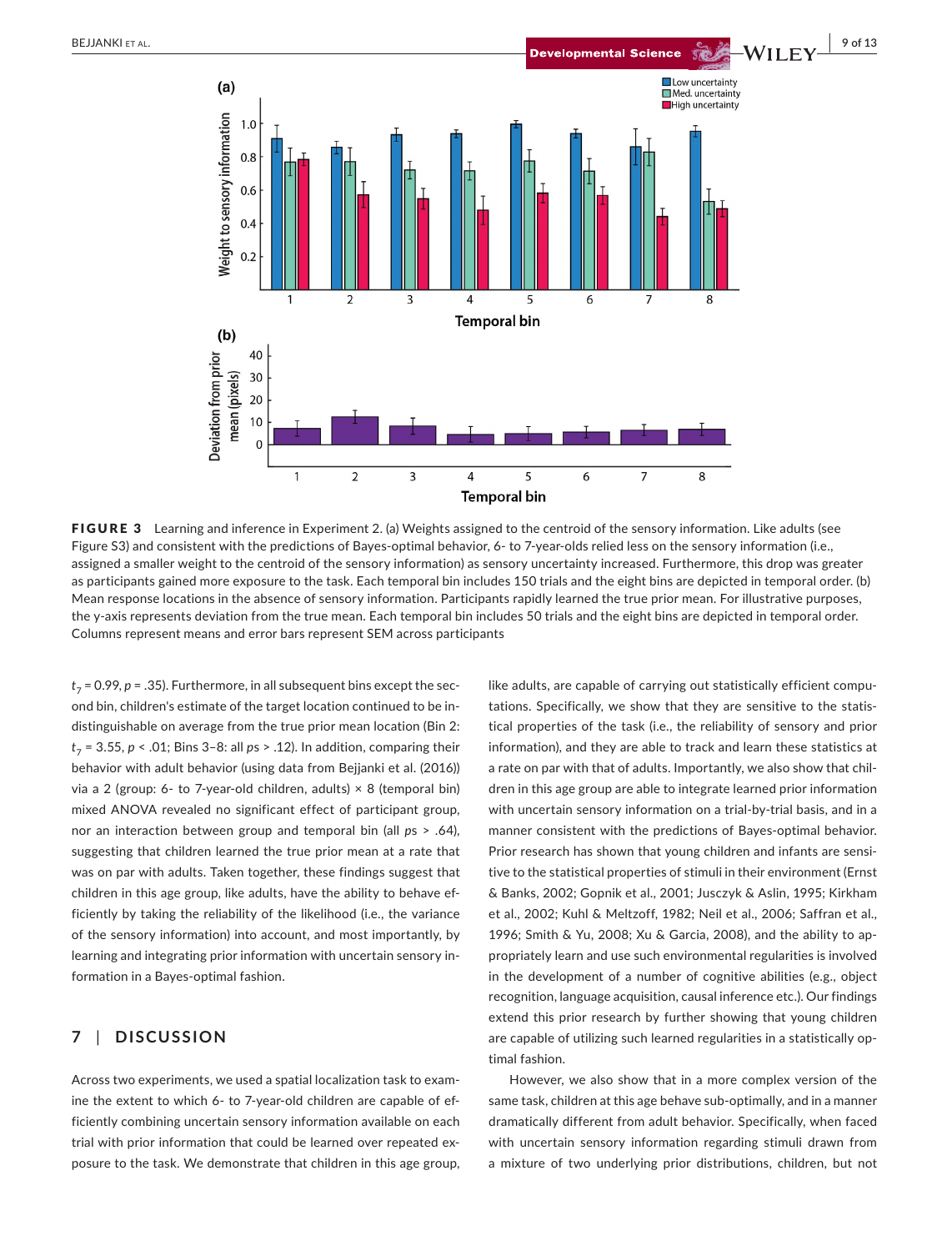

FIGURE 4 Data from the final temporal bin, for a representative participant in Experiment 2. Consistent with the predictions of Bayes‐optimal behavior, as sensory uncertainty increased, participants shifted from selecting the centroid of the sensory information (the diagonal), towards selecting the mean of the underlying prior distribution (zero on the y-axis) as their estimate for the target location. For illustrative purposes, the mean of the underlying prior distribution was subtracted from both the response locations and the centroid locations. Each dot represents a trial and solid lines represent the best-fit regression lines in each condition

adults, consistently chose the centroid of the sensory information as their estimate for the target location, irrespective of sensory uncertainty or prior reliability. Notably, children exhibited this behavior despite learning the mean locations of the underlying distributions, and having access to the reliability of the sensory information on each trial. This pattern of behavior is consistent with an inability to appropriately take each available source of information into account, which could be due to deficits in the computation of task-relevant variables (including likelihoods, priors, objective functions and de‐ cision rules), or limitations in the neural implementation or approxi‐ mation of Bayesian inference (Drugowitsch, Wyart, Devauchelle, & Koechlin, 2016; Rahnev & Denison, 2018). Note that one can only combine information across multiple cues if one can keep track of which aspects of that information should be combined and under what conditions. For example, in Experiment 1, participants were required to simultaneously encode three levels of sensory uncer‐ tainty, the presence of two priors, and that each prior was reliable to a different extent. In contrast, in Experiment 2, while the same three levels of sensory uncertainty were present, there was only one prior with one level of uncertainty. Thus, the results from our two experiments suggest that while young children are capable of carrying out Bayes‐optimal computations in simplified situations, this ability is severely influenced by task complexity, and when overwhelmed by that complexity, children revert to a simpler implicit strategy for guiding their performance (i.e., selecting the centroid of the sensory information irrespective of sensory or prior uncertainty).

Our findings have important implications for how we should in‐ terpret failures in young children's ability to carry out sophisticated computations. For instance, in a recent study, Chambers et al. (2018)

used a similar spatial localization task to examine the extent to which 6- to 11-year-olds and adults combined uncertain sensory information with prior information. Notably, targets were drawn from one of two underlying Gaussian distributions in a *blocked* fashion (via four alternating blocks of 120 trials), and they did not examine learning (a cue to the block‐relevant prior was always visible on the screen). They found that 6- to 8-year-old children, like adults, appropriately assigned a smaller weight to the sensory information as sensory uncertainty increased, but unlike adults, they sub-optimally did not take the relative reliability of the block‐specific underlying distribution into account. The authors concluded that Bayes‐optimal behavior may not be inherent but must at least partly be learned during development. Our findings suggest an alternative interpre‐ tation: rather than being incapable of Bayes‐optimal computations, young children might have responded to the complexity of their task by reverting to a computationally simpler but sub‐optimal strategy, with task complexity affecting young children's behavior to a greater extent than that of adults. Indeed, the Chambers et al. (2018) study involved a task with an intermediate level of complexity (compared to the two experiments in our study), so it is interesting to note that 6‐ to 8‐year‐olds demonstrated a pattern of behavior that was in‐ termediate in sophistication (consistent with predictions of Model 2 described above), compared to that observed in the two experi‐ ments in our study.

How might task complexity differentially influence young chil‐ dren's ability to carry out Bayes‐optimal computation? One possi‐ bility is that performance in tasks involving greater complexity (such as that seen in Experiment 1) necessitates the deployment of sophisticated mechanisms of cognitive control and executive function. Specifically, in order to effectively track, learn, and use the under‐ lying distributions, participants needed to be able to hold in mem‐ ory, mentally manipulate, and act on the basis of both their evolving knowledge of the prior and the sensory information available on each trial. In addition, on each trial, the hidden target was drawn from one of two underlying distributions, characterized by different means and variances, requiring participants to learn and maintain multiple 'rules' in their mind, and to quickly and flexibly adapt their behavior to the changing situation (e.g., via inhibition and cognitive flexibility). There is substantial evidence that such top‐down mechanisms show a protracted developmental progression, with performance in some tasks not reaching adult-like levels even by the teen years (Best & Miller, 2010; Carlson et al., 2013; Davidson et al., 2006; Luciana & Nelson, 1998; Zelazo et al., 2013). The inability to utilize these mech‐ anisms early in development therefore represents an important lim‐ itation that young children, but not adults, may be subject to.

A large body of previous research has established that human behavior in a range of tasks might look sub‐optimal (or 'irrational') if the cognitive and computational limitations that observers are subject to are not appropriately accounted for (Lieder & Griffiths, 2019; Simon, 1956; Tversky & Kahneman, 1974). In the current con‐ text, several studies have shown that young children's behavior in tasks drawing upon top‐down mechanisms, such as cognitive control and executive function, is critically moderated by task complexity.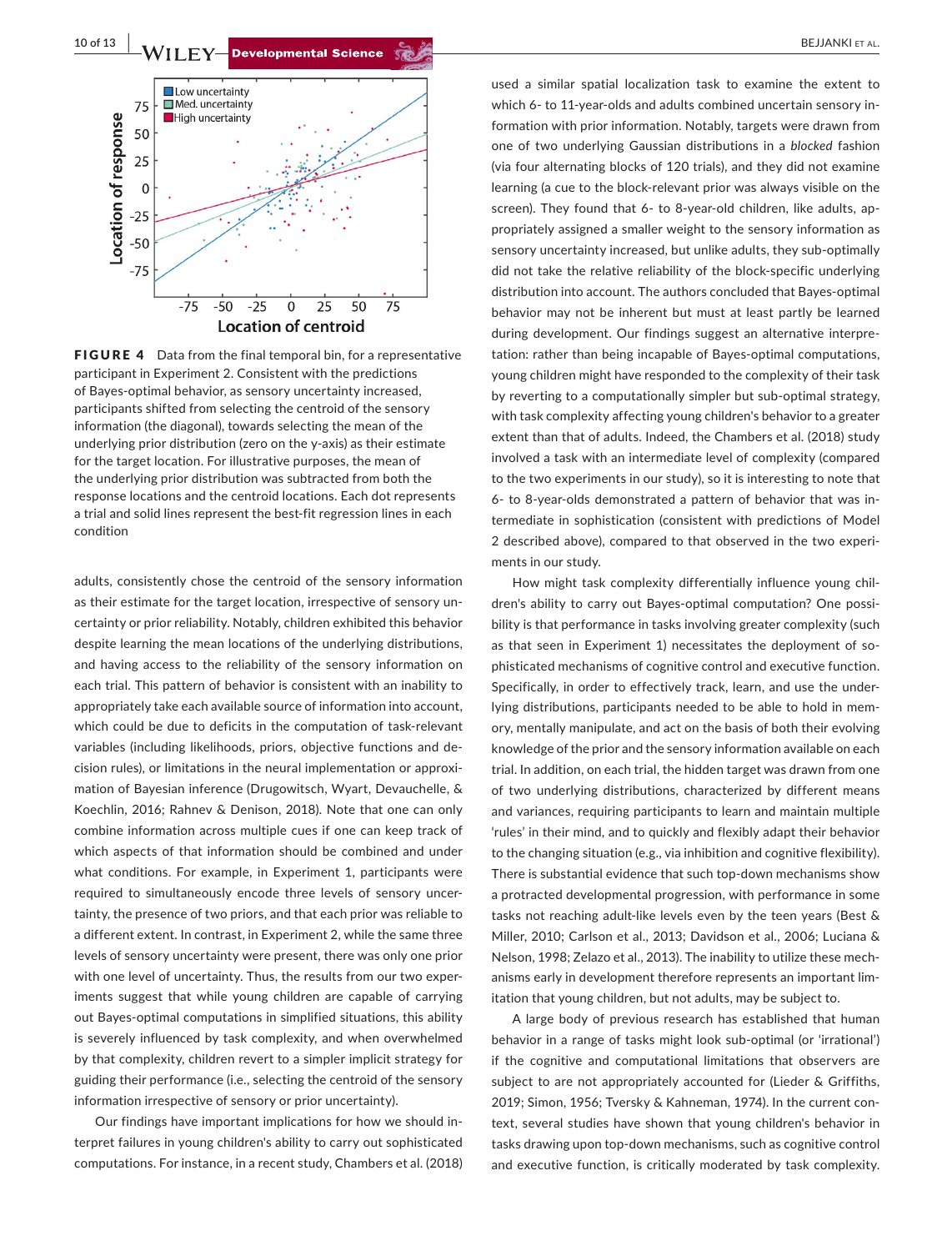For instance, Luciana and Nelson (1998) found that while 5‐ to 7‐ year-olds were indistinguishable from adults when carrying out simple versions of a spatial working memory task, as task demands became more rigorous, such as when they had to simultaneously recruit mnemonic traces, sequence motor responses and organize behavior using a strategy or hierarchical series of goals, performance in 5‐ to 7‐year‐olds, but not adults, deteriorated rapidly. Similarly, Davidson et al. (2006) found that while even 4‐year‐olds could simul‐ taneously hold information in mind and inhibit a dominant response when rules remained constant, the ability to flexibly switch between rules was not adult‐like even in 13‐year‐olds. The sub‐optimal be‐ havior observed in Experiment 1 may thus be less about an inability to carry out Bayes‐optimal computations (i.e., weighting each available cue by its relative reliability), and more about a deficiency in the top-down skills needed to effectively deploy this ability. In this scenario, the 'failures' in statistically efficient computations ob‐ served in young children need not necessarily be attributed to deficits in the fundamental computational capacity available to children early in development, but rather to ancillary immaturities in general cognitive abilities that mask the operation of these sophisticated computations.

Future work might explore the extent to which our findings are applicable to other tasks involving the integration of sensory information with learned prior information. For instance, an open question is whether behavior in all tasks that involve flexibly utiliz‐ ing multiple learned prior distributions involves the deployment of top‐down control mechanisms. A large body of previous research has established a distinction between controlled and automatic processing (Shiffrin & Schneider, 1977), with controlled processing involving prefrontally mediated top‐down control (Miller & Cohen, 2001). As such, one possibility is that flexibly utilizing multiple prior distributions that are well-learned (in contrast to the novel distributions involved in the current task) might represent an instance of automatic processing that precludes the deployment of top‐down control mechanisms, and would therefore not be subject to the in‐ fluence of complexity as demonstrated here.

Finally, it is important to note that the current study speaks most directly to the specific problem of efficiently integrating learned prior information with uncertain sensory information. Most previous studies reporting that young children differ substantially from adults in their ability to utilize multiple sources of information have instead considered tasks involving simultaneously available cues (e.g., from touch and vision). Our findings cannot speak to why young children fail to exhibit Bayes‐optimal behavior in such tasks when combining two simultaneously available sensory cues. For instance, previous research has suggested that different neural re‐ gions, and patterns of interaction among them, may be involved in the integration of information in these two scenarios – frontal areas of the brain, such as the PFC and the lateral OFC, when combining prior information with sensory information (Nogueira et al., 2017; Vilares et al., 2012), versus low‐level sensory areas when combining simultaneously available cues (Ban, Preston, Meeson, & Welchman, 2012; Gu, Angelaki, & DeAngelis, 2008). Furthermore, given that all

 **BEJJANKI ET AL.** 11 of 13

the relevant information is available on each trial, experiments in‐ volving the combination of simultaneously available cues have mini‐ mal executive function and memory/learning demands. As such, the question of task complexity seems much less relevant than it is in our experiments. Conversely, mechanisms (e.g., cue recalibration or prioritizing the earliest available cue) implicated in the sub‐optimal behavior observed when integrating multiple simultaneously avail‐ able cue are less likely to be impediments to efficiently integrating sensory and prior information in a single modality and in the same frame of reference, as in our experiments. Similarly, when faced with multiple simultaneous cues, a key problem is inferring the extent to which both cues pertain to the same underlying stimulus (or source) – only cues pertaining to the same source should be integrated. This causal inference problem is much less relevant in situations involving the integration of prior and sensory information, since it is clear that the two cues pertain to the same underlying stimulus variable (in our case, the location on the touch screen). Teasing apart the similarities and differences between tasks involving two simultane‐ ous sources of information and tasks involving sensory and prior information remains an important goal for understanding the underlying computational mechanisms, and their constraints, during development.

#### **ACKNOWLEDGEMENTS**

This work was supported by a research grant from NIH (HD‐037082; Richard Aslin, PI). We are grateful to Holly Palmeri and Emily Williams for their help with recruiting and running participants.

#### **CONFLICT OF INTERESTS**

The authors declare no competing interests.

#### **AUTHOR CONTRIBUTIONS**

V.R.B. and R.N.A. conceived the study; V.R.B. and E.R.R. conducted the experiments and analyzed the data; V.R.B. and R.N.A. wrote the paper with assistance from E.R.R.

#### **DATA AVAILABILITY STATEMENT**

The data that support the findings of this study are available from the corresponding author (Vikranth Bejjanki; [bejjanki@hamilton.](mailto:bejjanki@hamilton.edu) [edu](mailto:bejjanki@hamilton.edu)) upon reasonable request.

#### **REFERENCES**

- Alais, D., & Burr, D. (2004). The ventriloquist effect results from near‐ optimal bimodal integration. *Current Biology*, *14*(3), 257–262. [https://](https://doi.org/10.1016/j.cub.2004.01.029) [doi.org/10.1016/j.cub.2004.01.029](https://doi.org/10.1016/j.cub.2004.01.029)
- Ban, H., Preston, T. J., Meeson, A., & Welchman, A. E. (2012). The inte‐ gration of motion and disparity cues to depth in dorsal visual cortex. *Nature Neuroscience*, *15*(4), 636. <https://doi.org/10.1038/nn.3046>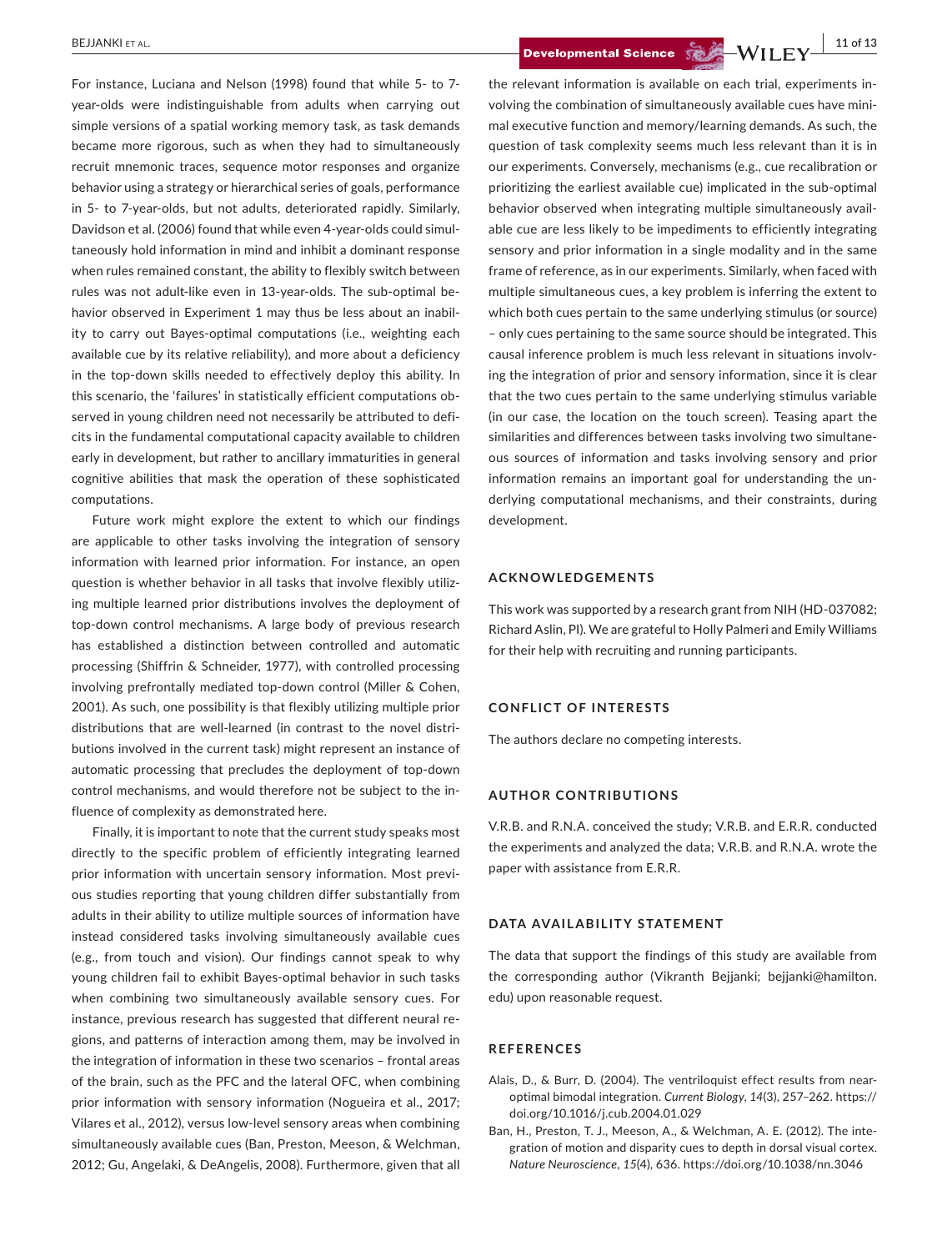**12 of 13 BEJJANKI ET AL.**<br>**CONTRACT DEVELOPMENTAL Science**  $\sum_{k=1}^{\infty}$ 

- Bankieris, K. R., Beijanki, V. R., & Aslin, R. N. (2017). Sensory cue-combination in the context of newly learned categories. *Scientific Reports*, *7*(1), 10890. <https://doi.org/10.1038/s41598-017-11341-7>
- Barutchu, A., Crewther, D. P., & Crewther, S. G. (2008). The race that precedes coactivation: Development of multisensory facilitation in children. *Developmental Science*, *12*(3), 464–473. [https://doi.](https://doi.org/10.1111/j.1467-7687.2008.00782.x) [org/10.1111/j.1467-7687.2008.00782.x](https://doi.org/10.1111/j.1467-7687.2008.00782.x)
- Bejjanki, V. R., Knill, D. C., & Aslin, R. N. (2016). Learning and inference using complex generative models in a spatial localization task. *Journal of Vision*, *16*(5), 9. <https://doi.org/10.1167/16.5.9>
- Bernardo, J. M., & Smith, A. F. M. (1994). *Bayesian theory*. New York: John Wiley & Sons.
- Berniker, M., Voss, M., & Kording, K. (2010). Learning priors for Bayesian computations in the nervous system. *PLoS ONE*, *5*(9), e12686. [https](https://doi.org/10.1371/journal.pone.0012686) [://doi.org/10.1371/journal.pone.0012686](https://doi.org/10.1371/journal.pone.0012686)
- Best, J. R., & Miller, P. H. (2010). A developmental perspective on executive function. *Child Development*, *81*(6), 1641–1660. [https://doi.](https://doi.org/10.1111/j.1467-8624.2010.01499.x) [org/10.1111/j.1467-8624.2010.01499.x](https://doi.org/10.1111/j.1467-8624.2010.01499.x)
- Bonawitz, E., Denison, S., Griffiths, T. L., & Gopnik, A. (2014). Probabilistic models, learning algorithms, and response variability: Sampling in cognitive development. *Trends in Cognitive Sciences*, *18*(10), 497–500. <https://doi.org/10.1016/j.tics.2014.06.006>
- Carlson, S. M., Zelazo, P. D., & Faja, S. (2013). Executive function. In P. D. Zelazo (Ed.), *The Oxford handbook of developmental psychology: Vol. 1. Body and mind* (pp. 706–742). New York, NY: Oxford University Press.
- Chambers, C., Sokhey, T., Gaebler‐Spira, D., & Kording, K. P. (2018). The development of Bayesian integration in sensorimotor estimation. *Journal of Vision*, *18*(12), 1–16. <https://doi.org/10.1167/18.12.8>
- Cox, R. T. (1946). Probability, frequency and reasonable expec‐ tation. *American Journal of Physics*, *14*(1), 1–13. [https://doi.](https://doi.org/10.1119/1.1990764) [org/10.1119/1.1990764](https://doi.org/10.1119/1.1990764)
- Davidson, M. C., Amso, D., Anderson, L. C., & Diamond, A. (2006). Development of cognitive control and executive functions from 4 to 13 years: Evidence from manipulations of memory, inhibition, and task switching. *Neuropsychologia*, *44*(11), 2037–2078. [https://doi.](https://doi.org/10.1016/j.neuropsychologia.2006.02.006) [org/10.1016/j.neuropsychologia.2006.02.006](https://doi.org/10.1016/j.neuropsychologia.2006.02.006)
- Drugowitsch, J., Wyart, V., Devauchelle, A.‐D., & Koechlin, E. (2016). Computational precision of mental inference as critical source of human choice suboptimality. *Neuron*, *92*(6), 1398–1411. [https://doi.](https://doi.org/10.1016/j.neuron.2016.11.005) [org/10.1016/j.neuron.2016.11.005](https://doi.org/10.1016/j.neuron.2016.11.005)
- Ernst, M. O., & Banks, M. S. (2002). Humans integrate visual and hap‐ tic information in a statistically optimal fashion. *Nature*, *415*(6870), 429–433. <https://doi.org/10.1038/415429a>
- Fiser, J., & Aslin, R. N. (2002). Statistical learning of new visual feature combinations by infants. *Proceedings of the National Academy of Sciences of the USA*, *99*(24), 15822–15826.
- Gopnik, A., Sobel, D. M., Schulz, L. E., & Glymour, C. (2001). Causal learning mechanisms in very young children: Two‐, three‐, and four‐year‐olds infer causal relations from patterns of variation and covariation. *Developmental Psychology*, *37*(5), 620–629. [https://doi.](https://doi.org/10.1037/0012-1649.37.5.620) [org/10.1037/0012-1649.37.5.620](https://doi.org/10.1037/0012-1649.37.5.620)
- Gori, M., Del Viva, M., Sandini, G., & Burr, D. C. (2008). Young children do not integrate visual and haptic form information. *Current Biology*, *18*(9), 694–698. <https://doi.org/10.1016/j.cub.2008.04.036>
- Gu, Y., Angelaki, D. E., & DeAngelis, G. C. (2008). Neural correlates of multisensory cue integration in macaque MSTd. *Nature Neuroscience*, *11*(10), 1201. <https://doi.org/10.1038/nn.2191>
- Hillis, J. M., Ernst, M. O., Banks, M. S., & Landy, M. S. (2002). Combining sensory information: Mandatory fusion within, but not between, Senses. *Science*, *298*(5598), 1627–1630. [https://doi.org/10.1126/](https://doi.org/10.1126/science.1075396) [science.1075396](https://doi.org/10.1126/science.1075396)
- Hudson, T. E., Maloney, L. T., & Landy, M. S. (2007). Movement plan‐ ning with probabilistic target information. *Journal of Neurophysiology*, *98*(5), 3034–3046. <https://doi.org/10.1152/jn.00858.2007>
- Jacobs, R. A. (1999). Optimal integration of texture and motion cues to depth. *Vision Research*, *39*(21), 3621–3629. [https://doi.org/10.1016/](https://doi.org/10.1016/S0042-6989(99)00088-7) [S0042-6989\(99\)00088-7](https://doi.org/10.1016/S0042-6989(99)00088-7)
- Jacobs, R. A. (2002). What determines visual cue reliability? *Trends in Cognitive Sciences*, *6*(8), 345–350. [https://doi.org/10.1016/](https://doi.org/10.1016/S1364-6613(02)01948-4) [S1364-6613\(02\)01948-4](https://doi.org/10.1016/S1364-6613(02)01948-4)
- Jazayeri, M., & Shadlen, M. N. (2010). Temporal context calibrates in‐ terval timing. *Nature Neuroscience*, *13*(8), 1020–1026. [https://doi.](https://doi.org/10.1038/nn.2590) [org/10.1038/nn.2590](https://doi.org/10.1038/nn.2590)
- Jusczyk, P. W., & Aslin, R. N. (1995). Infants′ detection of the sound pat‐ terns of words in fluent speech. *Cognitive Psychology*, *29*(1), 1–23. <https://doi.org/10.1006/cogp.1995.1010>
- Kayser, C., & Shams, L. (2015). Multisensory causal inference in the brain. *PLoS Biology*, *13*(2), e1002075. [https://doi.org/10.1371/journ](https://doi.org/10.1371/journal.pbio.1002075) [al.pbio.1002075](https://doi.org/10.1371/journal.pbio.1002075)
- Kirkham, N. Z., Slemmer, J. A., & Johnson, S. P. (2002). Visual statisti‐ cal learning in infancy: Evidence for a domain general learning mechanism. *Cognition*, *83*(2), B35–B42. [https://doi.org/10.1016/](https://doi.org/10.1016/S0010-0277(02)00004-5) [S0010-0277\(02\)00004-5](https://doi.org/10.1016/S0010-0277(02)00004-5)
- Knill, D. C., & Pouget, A. (2004). The Bayesian brain: The role of uncer‐ tainty in neural coding and computation. *Trends in Neurosciences*, *27*(12), 712–719. <https://doi.org/10.1016/j.tins.2004.10.007>
- Knill, D. C., & Saunders, J. A. (2003). Do humans optimally integrate stereo and texture information for judgments of surface slant? *Vision Research*, *43*(24), 2539–2558. [https://doi.org/10.1016/](https://doi.org/10.1016/S0042-6989(03)00458-9) [S0042-6989\(03\)00458-9](https://doi.org/10.1016/S0042-6989(03)00458-9)
- Körding, K. P., Beierholm, U., Ma, W. J., Quartz, S., Tenenbaum, J. B., & Shams, L. (2007). Causal inference in multisensory Perception. *PLoS ONE*, *2*(9), <https://doi.org/10.1371/journal.pone.0000943>
- Kording, K. P., & Wolpert, D. M. (2004). Bayesian integration in sensorim‐ otor learning. *Nature*, *427*(6971), 244–247. [https://doi.org/10.1038/](https://doi.org/10.1038/nature02169) [nature02169](https://doi.org/10.1038/nature02169)
- Kuhl, P. K., & Meltzoff, A. N. (1982). The bimodal perception of speech in infancy. *Science*, *218*(4577), 1138–1141.
- Kwon, O.‐S., & Knill, D. C. (2013). The brain uses adaptive internal models of scene statistics for sensorimotor estimation and plan‐ ning. *Proceedings of the National Academy of Sciences*, *110*(11), E1064–E1073. <https://doi.org/10.1073/pnas.1214869110>
- Lieder, F., & Griffiths, T. L. (2019). Resource-rational analysis: Understanding human cognition as the optimal use of limited com‐ putational resources. *The Behavioral and Brain Sciences*, 1–85, [https://](https://doi.org/10.1017/S0140525X1900061X) [doi.org/10.1017/S0140525X1900061X](https://doi.org/10.1017/S0140525X1900061X)
- Luciana, M., & Nelson, C. A. (1998). The functional emergence of pre‐ frontally‐guided working memory systems in four‐to eight‐year‐old children. *Neuropsychologia*, *36*(3), 273–293. [https://doi.org/10.1016/](https://doi.org/10.1016/S0028-3932(97)00109-7) [S0028-3932\(97\)00109-7](https://doi.org/10.1016/S0028-3932(97)00109-7)
- Miller, E. K., & Cohen, J. D. (2001). An integrative theory of prefrontal cortex function. *Annual Review of Neuroscience*, *24*(1), 167–202. [https](https://doi.org/10.1146/annurev.neuro.24.1.167) [://doi.org/10.1146/annurev.neuro.24.1.167](https://doi.org/10.1146/annurev.neuro.24.1.167)
- Nardini, M., Bedford, R., & Mareschal, D. (2010). Fusion of visual cues is not mandatory in children. *Proceedings of the National Academy of Sciences*, *107*(39), 17041–17046. [https://doi.org/10.1073/](https://doi.org/10.1073/pnas.1001699107) [pnas.1001699107](https://doi.org/10.1073/pnas.1001699107)
- Nardini, M., Jones, P., Bedford, R., & Braddick, O. (2008). Development of cue integration in human navigation. *Current Biology*, *18*(9), 689–693. <https://doi.org/10.1016/j.cub.2008.04.021>
- Neil, P. A., Chee‐Ruiter, C., Scheier, C., Lewkowicz, D. J., & Shimojo, S. (2006). Development of multisensory spatial integration and percep‐ tion in humans. *Developmental Science*, *9*(5), 454–464. [https://doi.](https://doi.org/10.1111/j.1467-7687.2006.00512.x) [org/10.1111/j.1467-7687.2006.00512.x](https://doi.org/10.1111/j.1467-7687.2006.00512.x)
- Nogueira, R., Abolafia, J. M., Drugowitsch, J., Balaguer‐Ballester, E., Sanchez‐Vives, M. V., & Moreno‐Bote, R. (2017). Lateral orbitofron‐ tal cortex anticipates choices and integrates prior with current infor‐ mation. *Nature Communications*, *8*, 14823. [https://doi.org/10.1038/](https://doi.org/10.1038/ncomms14823) [ncomms14823](https://doi.org/10.1038/ncomms14823)